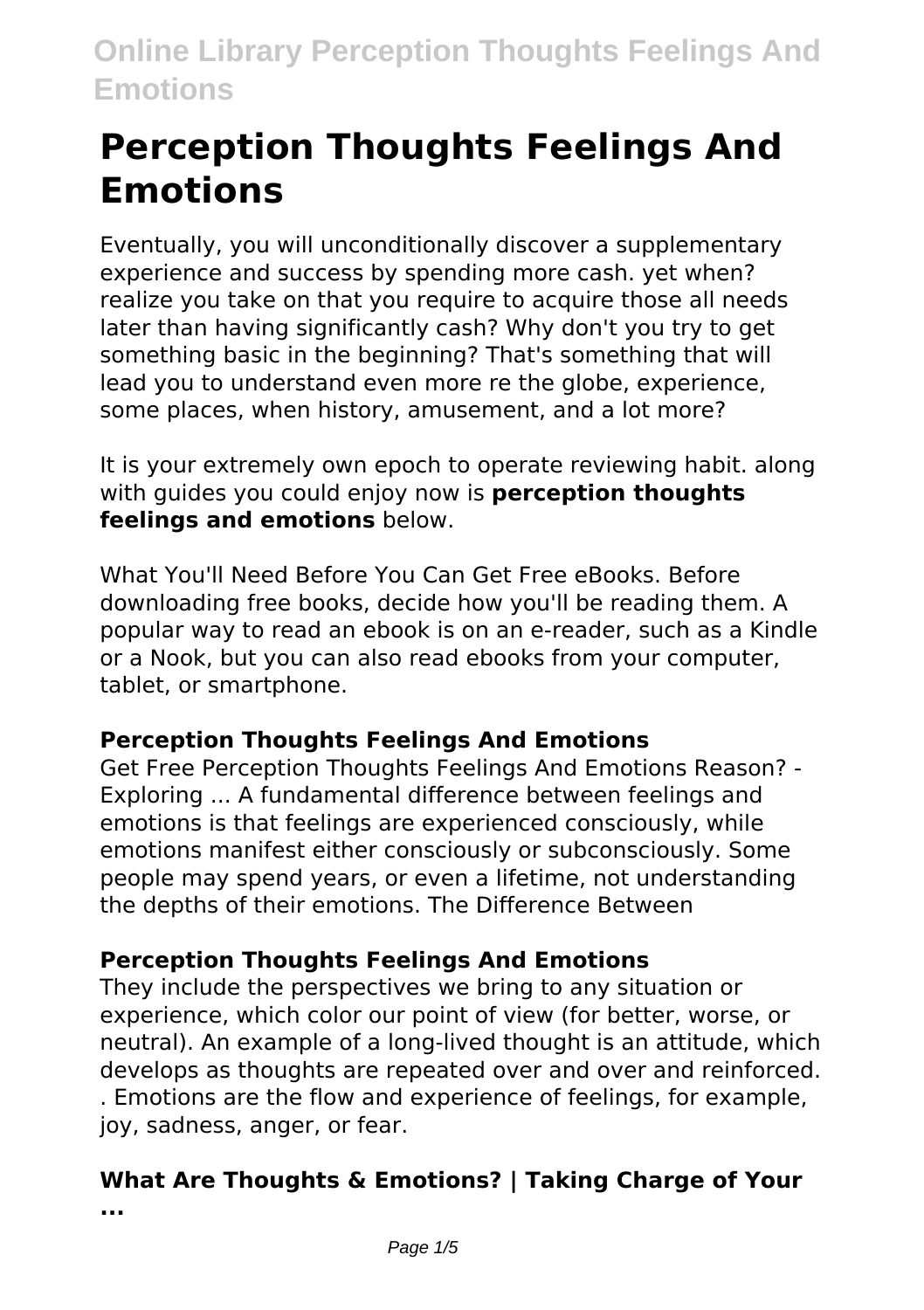perception, thoughts, feelings and emotions. ' Brizendine, 2007 I just couldn't hack it with the girls' team. It was too complex and so mentally demanding. They needed to know why they were doing everything they did so I went back to coaching the boys. ' Football coach ' Female Psychology and Considerations for Coaching Practice

### **'perception, thoughts, feelings and emotions.**

Feelings, on the other hand, happen in our minds. They are conscious. And they are a reaction to the emotions that we are experiencing. Our feelings are based on our perception of the events and situations that are happening around us or within us.

### **Behaviors, Emotions And Feelings: How They Work Together ...**

Thoughts are mental processes that serve as the link between our emotions and feelings. They represent our beliefs, opinions, ideas, and over time, our attitudes. How we THINK about an experience (one that has evoked an emotional response) will feed the associated resulting FEELING.

#### **What Are Feelings vs. Emotions vs. Thoughts: How Nuances ...**

Uniqueness in feelings, thoughts, and perceptions is inevitable. If you are in a relationship with a controller, there is a way to break free. Uniqueness in feelings, ... Each person carries a distinct blend of skills, emotions, experiences, interests, perceptions, preferences, quirks, strengths, and insights.

# **Uniqueness in Thoughts, Feelings, and Perceptions are ...**

The limbic system is a brain area, located between the brain stem and the two cerebral hemispheres, that governs emotion and memory. It includes the amygdala, the hypothalamus, and the hippocampus . The amygdala consists of two "almondshaped" clusters (amygdala comes from the Latin word for "almond") and is primarily responsible for regulating our perceptions of, and reactions to, aggression and fear .

# **4.2 Our Brains Control Our Thoughts, Feelings, and ...**

It's based on the idea that our thoughts, feelings, and behaviors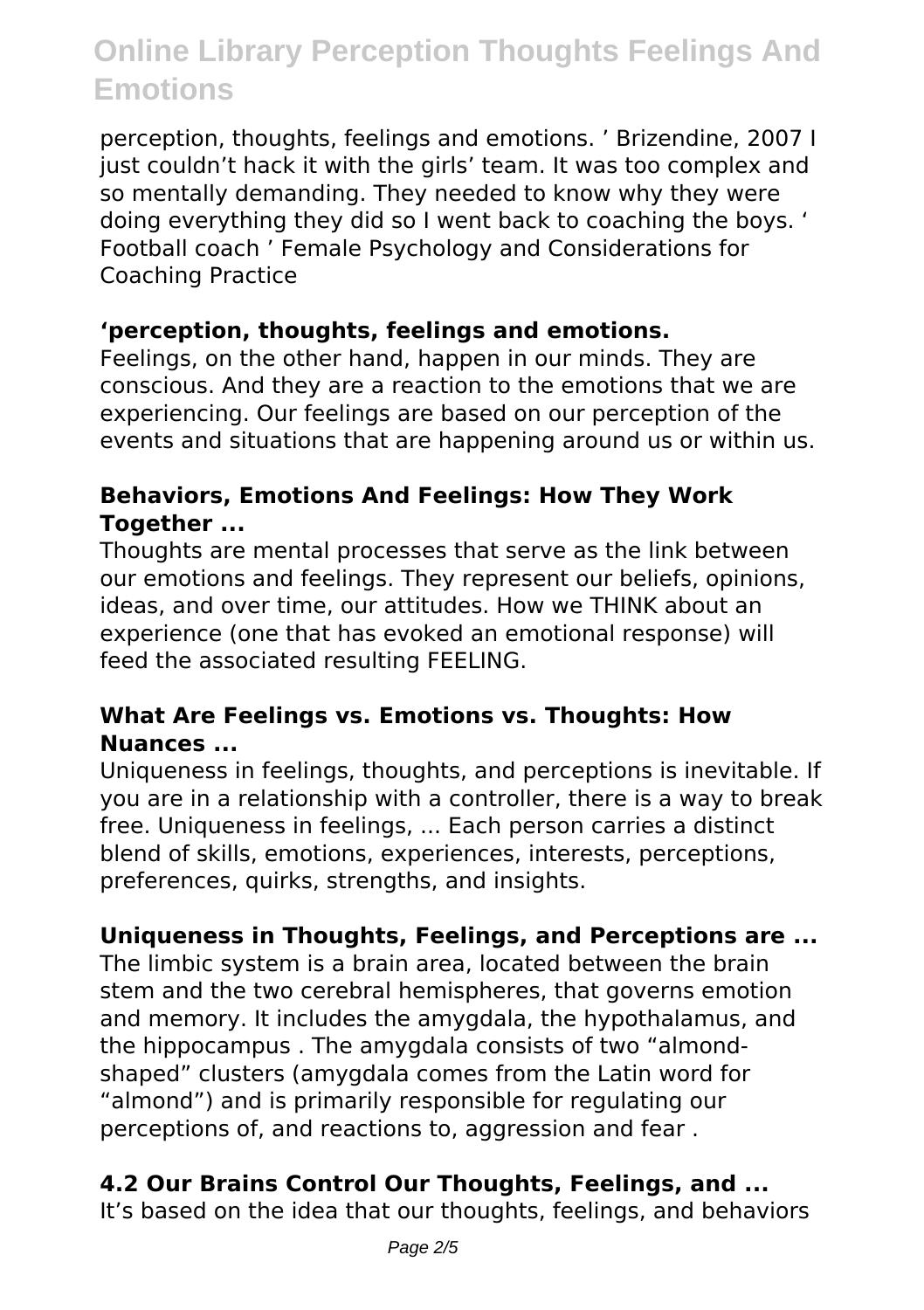are all connected and influence one another. For example, if we are feeling sad or depressed, we might have thoughts like we aren't worth much of anything, and we might do behaviors like stay in bed all day.

#### **Thoughts, Feelings, and Behaviors: It's All Connected ...**

Inzlicht presented research strongly suggesting that this effect is mediated by our emotions; specifically, the depletion of selfcontrol may be a result of the dampening of negative emotion. Each of his experiments consisted of a depletion phase and then an emotion-elicitation phase, where he measured emotional responses with self-report, EEG, and measures of startle response.

#### **Understanding the Interactions Between Emotion and ...**

The answers are still being discovered, but all of scientific research thus far suggests that our emotions, our actions, our perception and our thoughts are all tied up into a big system, of which no part exists individually. Your emotions often seem outside of your control.

#### **How do your feelings and emotions affect the way you think ...**

Feelings are influenced by our thoughts and perceptions. The way you perceive an event or interpret a situation gives rise to corresponding feelings. Feelings are also affected by stress. Automatic thoughts determine our state of mind. If you perceive a person as totally unreasonable, and selfish, you might feel anger towards this person.

#### **Learn How to Identify and Express your Feelings ...**

And Emotional Intelligence by Daniel Goleman is a pioneering work that explores feelings and interpersonal skills, with some combining of affects and cognitive perspectives. For the most part,...

#### **Emotions, Cognition, and Language | Psychology Today**

Thoughts and feelings are both part of the experience of being betrayed. Perhaps saying, "I feel betrayed," is a shorthand way of relating that total experience, but neither thoughts nor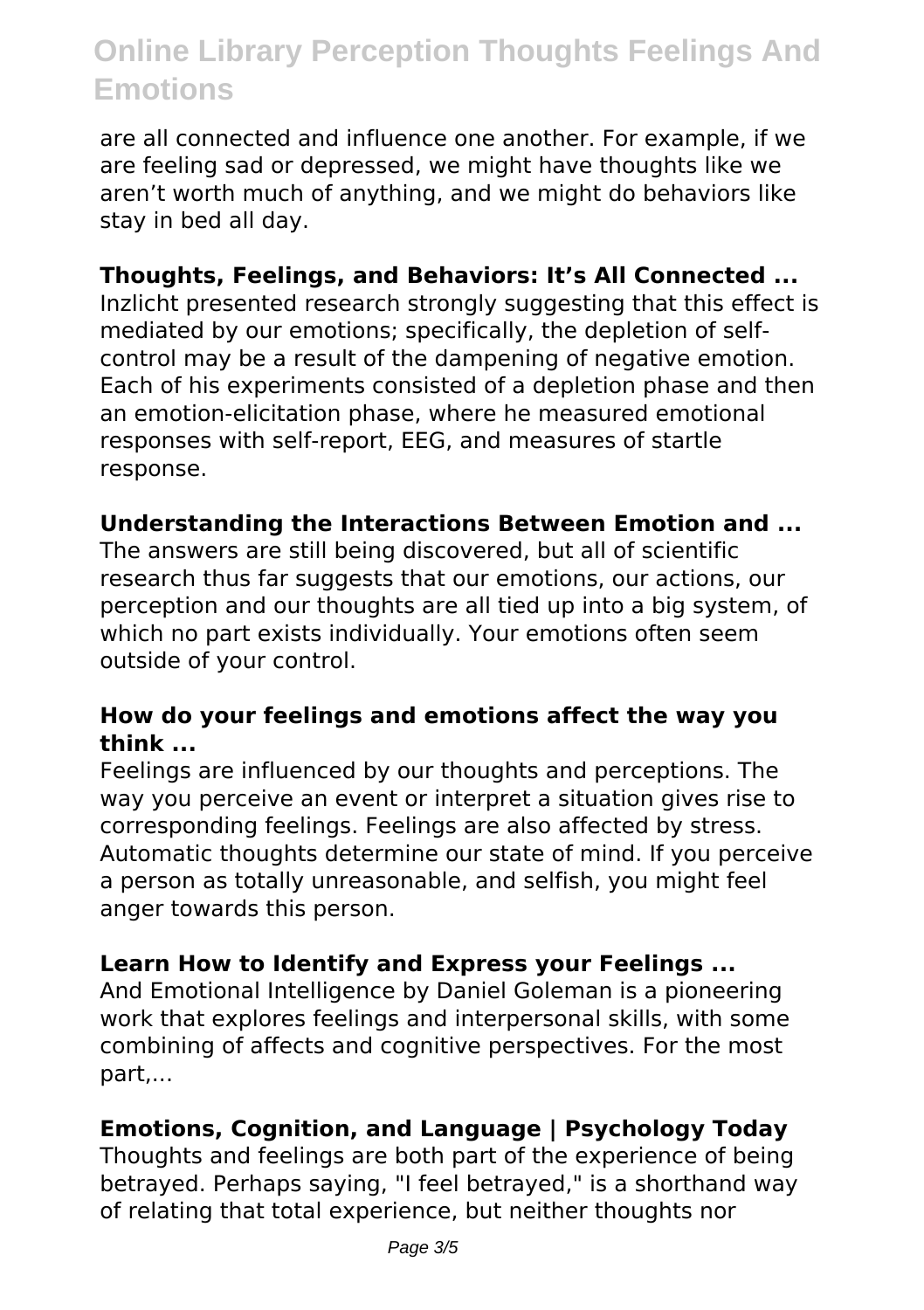### feelings...

# **Learning Thoughts and Emotions | Psychology Today**

There is no I, and the perception of self, is in itself another thought. There is no perceiver perceiving thoughts. The experience of being a perceiver is a thought in itself. That means there is no place for a "me"; there's only thoughts, therefore the self is an illusion, or rather, just thoughts.

#### **Perception: Do we perceive our thoughts and feelings or ...**

Feelings originate in the neocortical regions of the brain, are mental associations and reactions to emotions, and are subjective being influenced by personal experience, beliefs, and memories.

#### **What's The Difference Between Feelings And Emotions? - The ...**

perception thoughts feelings and emotions is available in our book collection an online access to it is set as public so you can download it instantly. Our books collection hosts in multiple locations, allowing you to get the most less latency time to download any of our books like this one.

#### **Perception Thoughts Feelings And Emotions**

Mind, perception, thoughts feelings emotions....Can they influence physical material reality. It would be fun if we could just wish our problems away, wouldn't it? Sure, it may not be that easy, but creating big change might actually be a bit easier than we think, we just have to know where to look and how to BE.

# **Mind, perception, thoughts feelings... - Collective ...**

Emotions and feelings are often thought of as being one and the same, although they are related, there is a difference between emotions and feelings, and they both serve you in their own unique way. The difference is important because the way you behave in this world is the end result of your feelings and emotions.